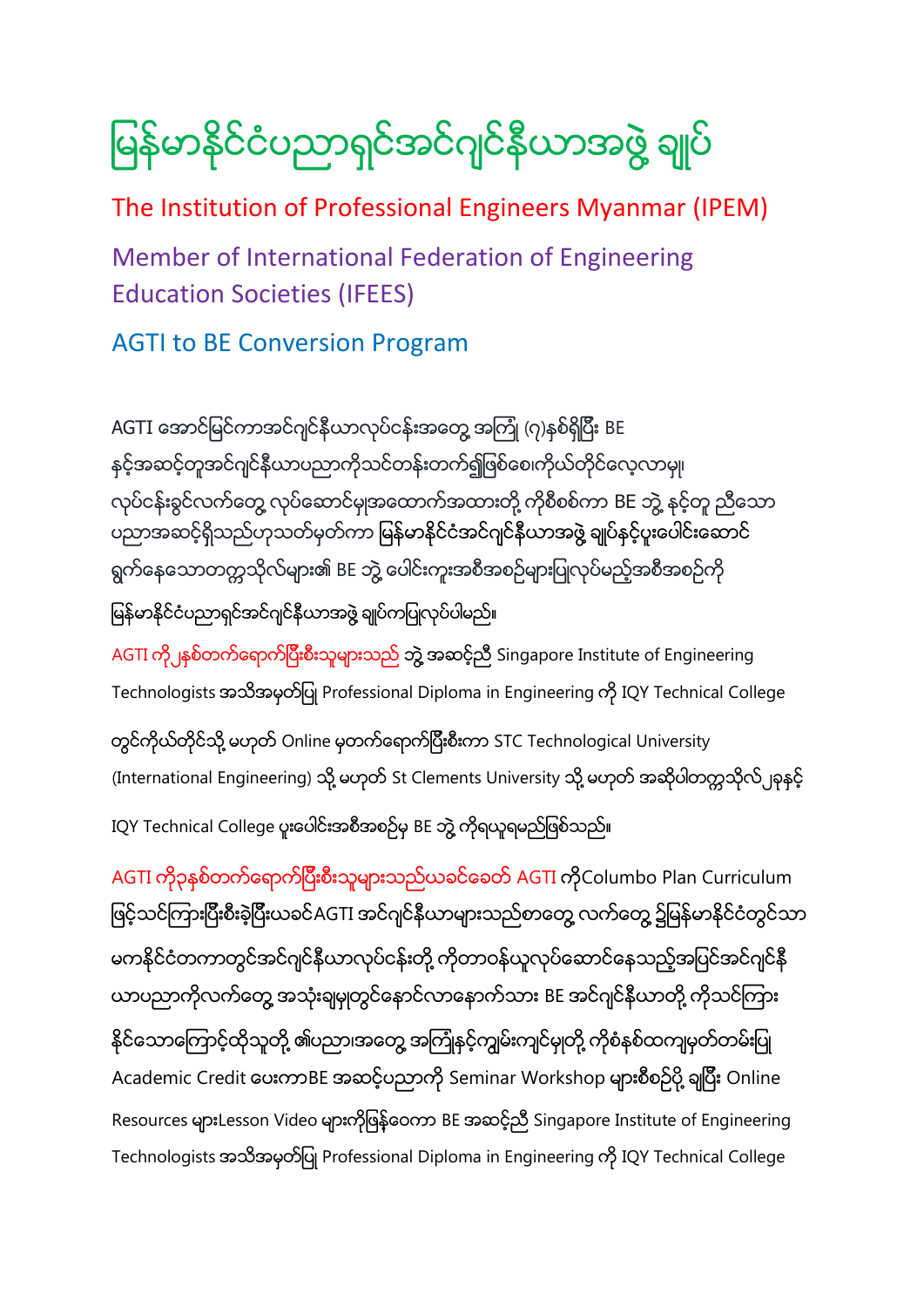မှပေးပြီး STC Technological University (International Engineering) သို့ မဟုတ် St Clements University သို့ မဟုတ် အဆိုပါတက္ကသိုလ်၂ခုနှင့်IQY Technical College ပူးပေါင်းအစီအစဉ်မှ BE ဘွဲ့ ကိုရယူရမည်ဖြစ်သည်။

<mark>အစီအစဉ်တွင်ပါဝင်သောဘာသာများ</mark>

BE ဘွဲ့ အတွက်လိုအပ်သော(၁၂၀) Credit Point အတွက်အောက်ပါအတိုင်းစီစဉ်မည်။

ENG601- Engineering Studies AGTI Certificate (60 Credits) AGTI လက်မှတ် (ပုံပါအတိုင်းကိုတင်ပြရန်) Notary Certified Copy

# ENG602-Engineering Applications

Work Experience Curriculum Vitae (10 Credits) ကိုယ်ရေးရာဇဝင်တင်ပြရန်

# ENG603-Engineering Practicals

Engineering Practice Report or Experience Portfolio (10 Credits) အောက်ပါအတိုင်းအင်ဂျင်နီယာကျွမ်းကျင်မှုအစီရင်ခံစာရေးသားတင်ပြရန်

(သို့ မဟုတ်)

RSE အတွက်ရေးထားသောအစီရင်ခံစာတင်ရန်

(သို့ မဟုတ်)

RSE လက်မှတ် (Current or Expired) တင်ပြရန်

(သို့ မဟုတ်)

စည်ပင်သာယာမှထုတ်ပေးခဲ့သောလိုင်စင်များ(မည်သည့်တိုင်းဒေသမှမဆို) (Current or Expired) တင်ပြရန်

(သို့ မဟုတ်)

မိမိလုပ်ခဲ့သောအလုပ်များမှ Project တစ်ခုအတွက် Drawing/ Estimate/ Quantity/ Survey/Workplan/ Photo တို့ ကိုတင်ပြရန်။

BAE705 Engineering Competency Development (10 Credits)

အခြားဘွဲ့ များအပါအဝင်ပြည်တွင်း(သို့မဟုတ်)ပြည်ပတွင်တက်ခဲ့သောအင်ဂျင်နီ ယာသင်တန်းလက်မှတ်များတင်ပြရန် (သို့မဟုတ်) မိမိဖတ်ရှုခဲ့သောအင်ဂျင်နီယာစာအုပ်များ၏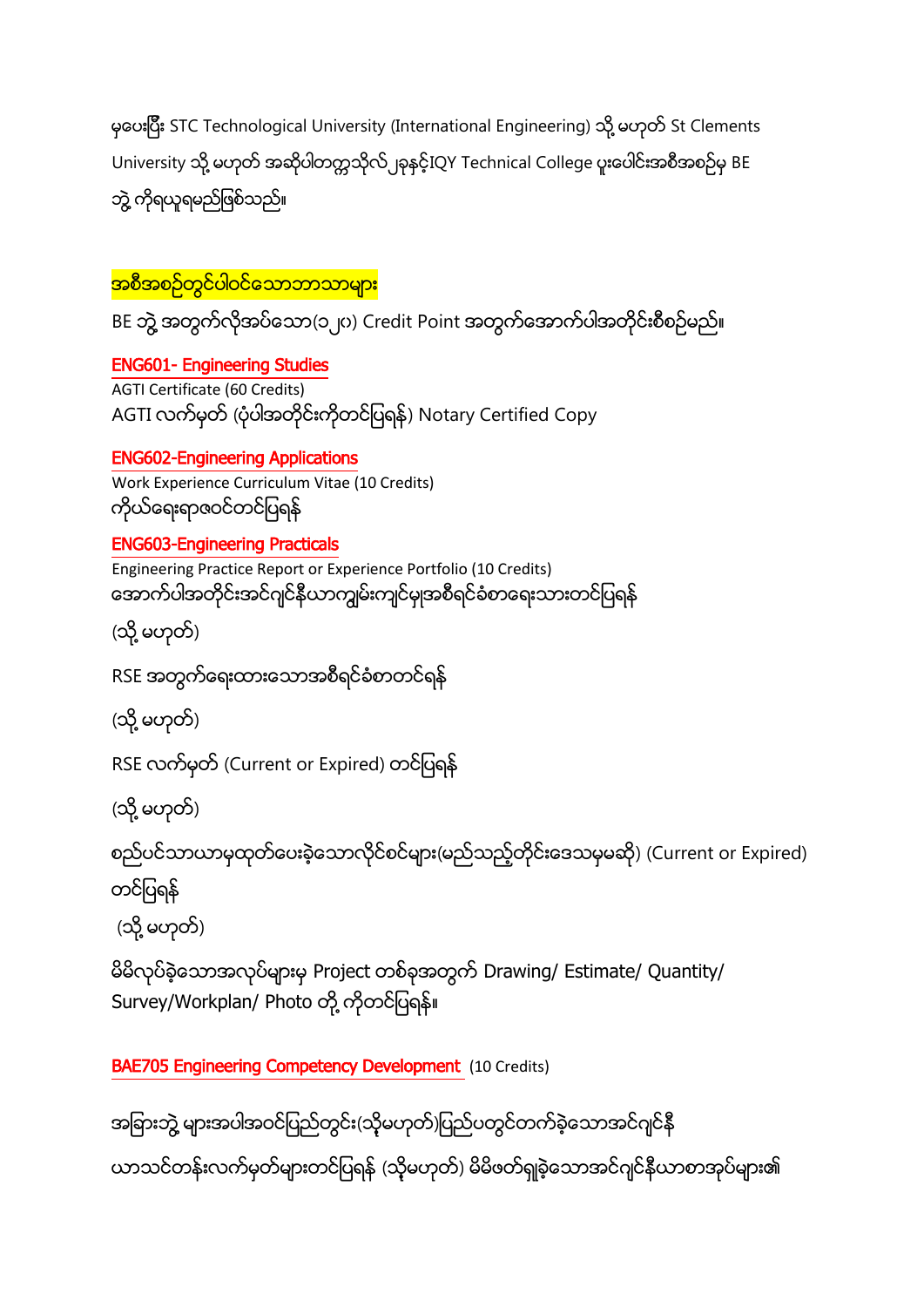လေ့လာမှုမှတ်တမ်းတင်ပြရန်(သို့မဟုတ်)့ပြည်တွင်း(သို့မဟုတ်)ပြည်ပတွင်တက်ခဲ့သောအင်ဂျင်နီ ယာသင်တန်းစာရင်းတင်ပြရန်။

# Degree Level Study -Engineering Mathematics+Materials+Mechanic Seminars ( 4 days)

အောက်ပါဘာသာရပ်များပါဝင်သောလေးရက် Seminar/Workshop တက်ရန် Online

Resources များLesson Video များကိုရယူရန်။

- BAE401 Engineering Mathematics
- BAE402 Calculus
- RE010 Engineering Materials
- BAE403 Engineering Mechanics (10 Credits)

# Degree Level Study -Engineering Management Seminars (2 days)

အောက်ပါဘာသာရပ်များပါဝင်သောလေးရက် Seminar/Workshop တက်ရန် Online

Resources များLesson Video များကိုရယူရန်။

- BAE508 Management
- BAE605 Engineering Management (10 Credits)

# Degree Level Study -Engineering Subjects Seminars (4 days)

အောက်ပါဘာသာရပ်များပါဝင်သောလေးရက် Seminar/Workshop တက်ရန် Online

Resources များLesson Video များကိုရယူရန်။

3 or 4 subjects at BE Final Level (10 Credits)

Electrical Power

BAE 501 Advanced Power Systems & Power Transmission Networks

BAE 506 Power System Stability & Protection

RE013-Electrical Machines

## **Electronics**

RE014-Electronics Control

BAE 604 Telecommunication Engineering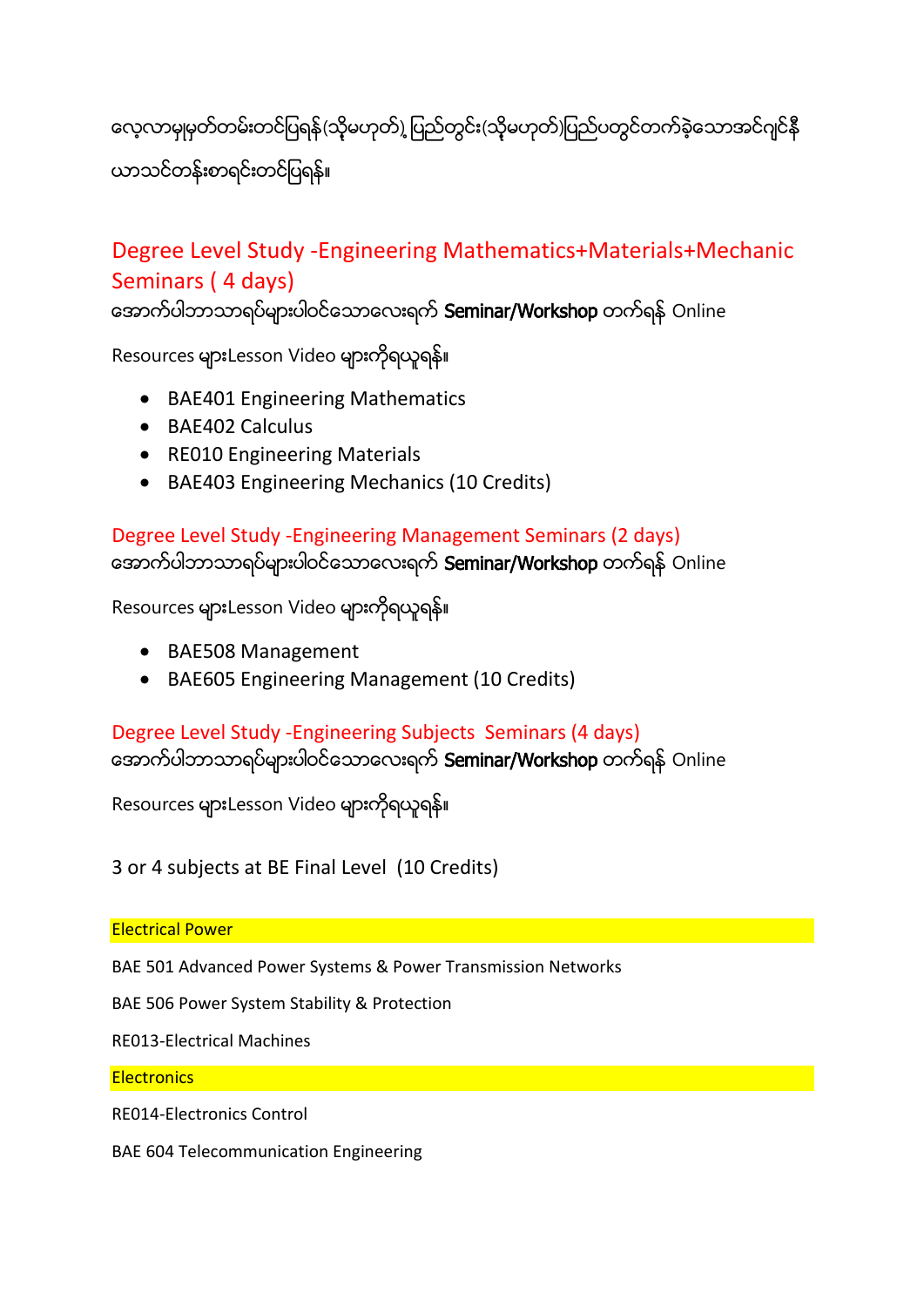BAE 601 Computer Programming

Or other subjects by discussing with trainer

**Civil** 

BAE621 Structural Engineering

BAE421 Building Construction Engineering

BAE623 Surveying & Traffic Engineering

Or other subjects by discussing with trainer

**Mechanical** 

BAE613 Mechanical Instrumentation Process

BAE311 Plant Engineering

BAE614 Machine Design

Or other subjects by discussing with trainer

**ICT** 

ICT 403 Professional Programming

ICT 405 Professional Practice (1) Network

BAE408 Analog & Digital Electronics

Or other subjects by discussing with trainer

အားလုံးပြီးစီးပါက 120 Credit Points ရရှိကာ Professional Diploma/ BE ပြီးစီးမည်။

သင်တန်းကြေး

သင်တန်းကြေးကို IPEM/ IQY/GGO Group တို့ ကတိုင်ပင်သတ်မှတ်မည်။

သင်ိတန်းနေရာ

 $IPEM$  ငါနချုပ်-

IQY Technical College အမှတ်၃၀၇(ခ)သူရ(၂)လမ်း၊၉ရပ်ကွက်၊တောင်ဥက္ကလာပမြို့ နယ် ၊ရန်ကုန်မြို့။

IPEMအဖွဲ့ ဝင်များငျိနခွဲ-

GGO Group Training အမှတ်ဂု၆(က)၄လွာ၊ဩဘာလမ်း၊သီတာလမ်းမှတ်တိုင်၊ကျောက်မြောင်း တာမွေမြို့ နယ်၊ ၊ရန်ကုန်မြို့ ။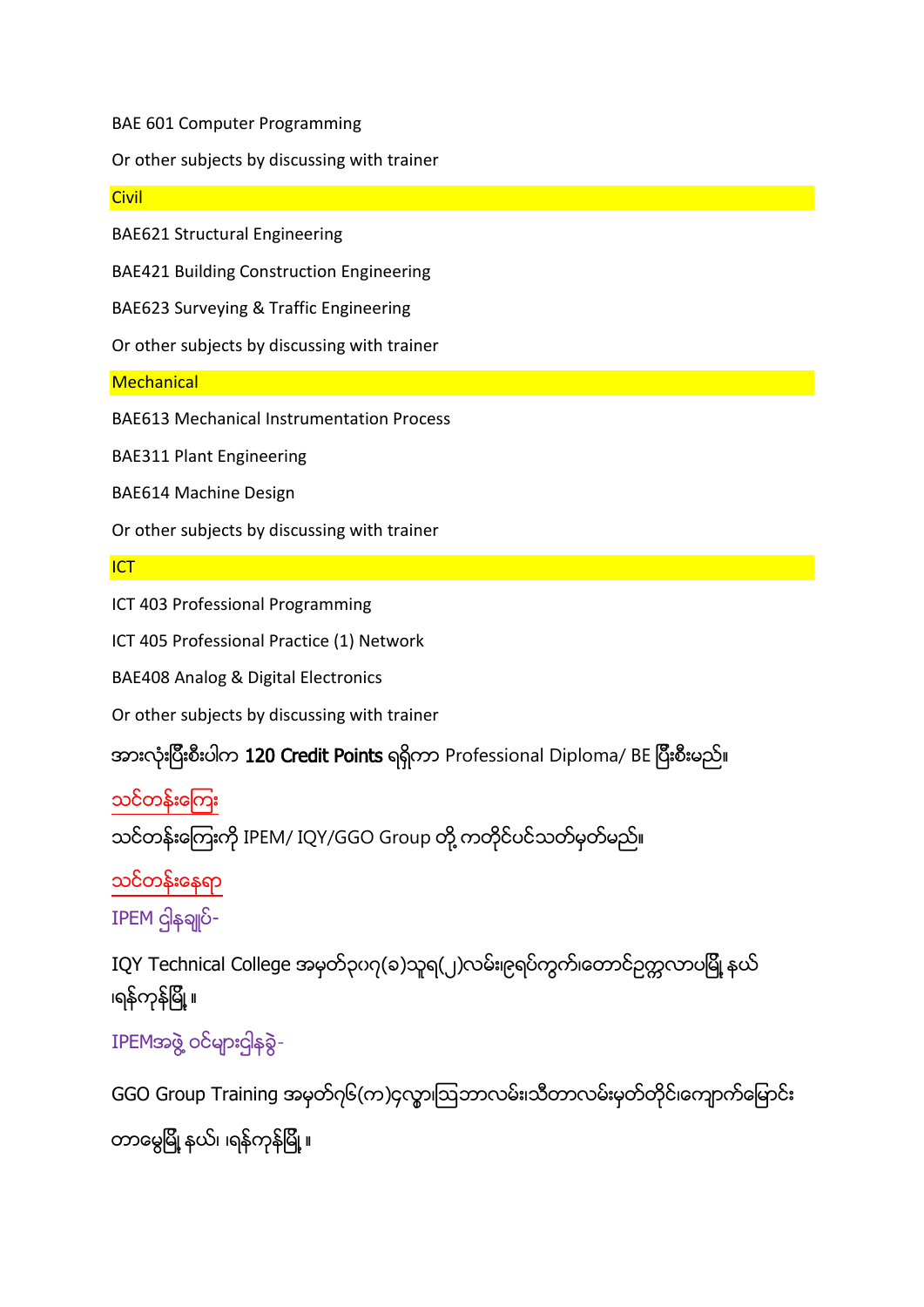# စုံစမ်းစာရင်းသွင်းရန်

Training Officer (Academic)-Dr Thwin Thu Lynn (IQY)- Ph-09785048872

Training Officer (Industrial Practice)- U Khin Nyo (GGO)-Ph- 095053934

Membership Officer- Daw Myat Thiri Htun-(GGO Training Group)

Ph (09) 953212652 / (09) 448000359/(09) 794297704/(09) 264038762

EC Member- U Myint Kyaw 095004627

# AGTI

| <b>3 Years Attendance</b>                                                             |
|---------------------------------------------------------------------------------------|
| <b>ENG601- Engineering Studies</b>                                                    |
| AGTI Certificate (60 Credits)                                                         |
|                                                                                       |
| <b>ENG602-Engineering Applications</b>                                                |
| Work Experience Curriculum Vitae (10 Credits)                                         |
|                                                                                       |
| <b>ENG603-Engineering Practicals</b>                                                  |
| Engineering Practice Report or Experience Portfolio (10 Credits)                      |
|                                                                                       |
| <b>BAE705 Engineering Competency Development</b>                                      |
| Other degree OR Appropriate Self Study Record                                         |
| <b>Continuing Professional Development</b>                                            |
| (10 Credits)                                                                          |
| Degree Level Study - Engineering Mathematics + Materials + Mechanic Seminars (4 days) |
| <b>BAE401 Engineering Mathematics</b>                                                 |
| <b>BAE402 Calculus</b>                                                                |
| <b>RE010 Engineering Materials</b>                                                    |
| BAE403 Engineering Mechanics (10 Credits)                                             |
| Degree Level Study - Engineering Management Seminars (2 days)                         |
| <b>BAE508 Management</b>                                                              |
| BAE605 Engineering Management (10 Credits)                                            |
|                                                                                       |
|                                                                                       |
| Degree Level Study - Engineering Subjects Seminars (4 days)                           |
|                                                                                       |
| 3 or 4 subjects at BE Final Level (10 Credits)                                        |
| <b>Total 120 Credits</b>                                                              |
|                                                                                       |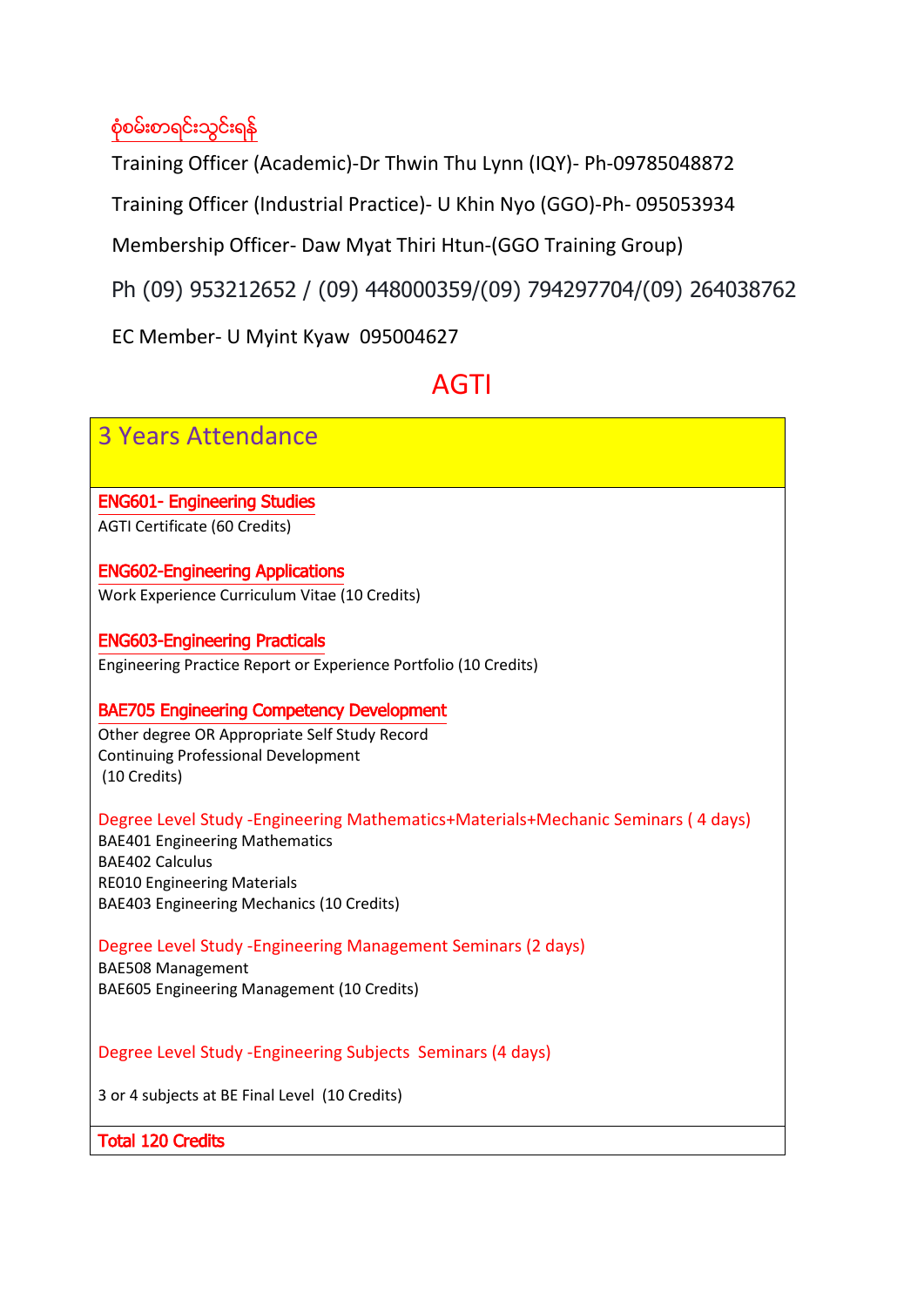## Degree Level Study -Engineering Subjects Seminars (4 days)

### Electrical Power

BAE 501 Advanced Power Systems & Power Transmission Networks

BAE 506 Power System Stability & Protection

RE013-Electrical Machines

### **Electronics**

RE014-Electronics Control

BAE 604 Telecommunication Engineering

BAE 601 Computer Programming

Or other subjects by discussing with trainer

#### **Civil**

BAE621 Structural Engineering

BAE421 Building Construction Engineering

BAE623 Surveying & Traffic Engineering

Or other subjects by discussing with trainer

#### **Mechanical**

BAE613 Mechanical Instrumentation Process

BAE311 Plant Engineering

BAE614 Machine Design

Or other subjects by discussing with trainer

#### **ICT**

ICT 403 Professional Programming

ICT 405 Professional Practice (1) Network

BAE408 Analog & Digital Electronics

Or other subjects by discussing with trainer

### **Contact**

Secretary + Training Officer (Academic)-Dr Thwin Thu Lynn (IQY)- Ph-09785048872